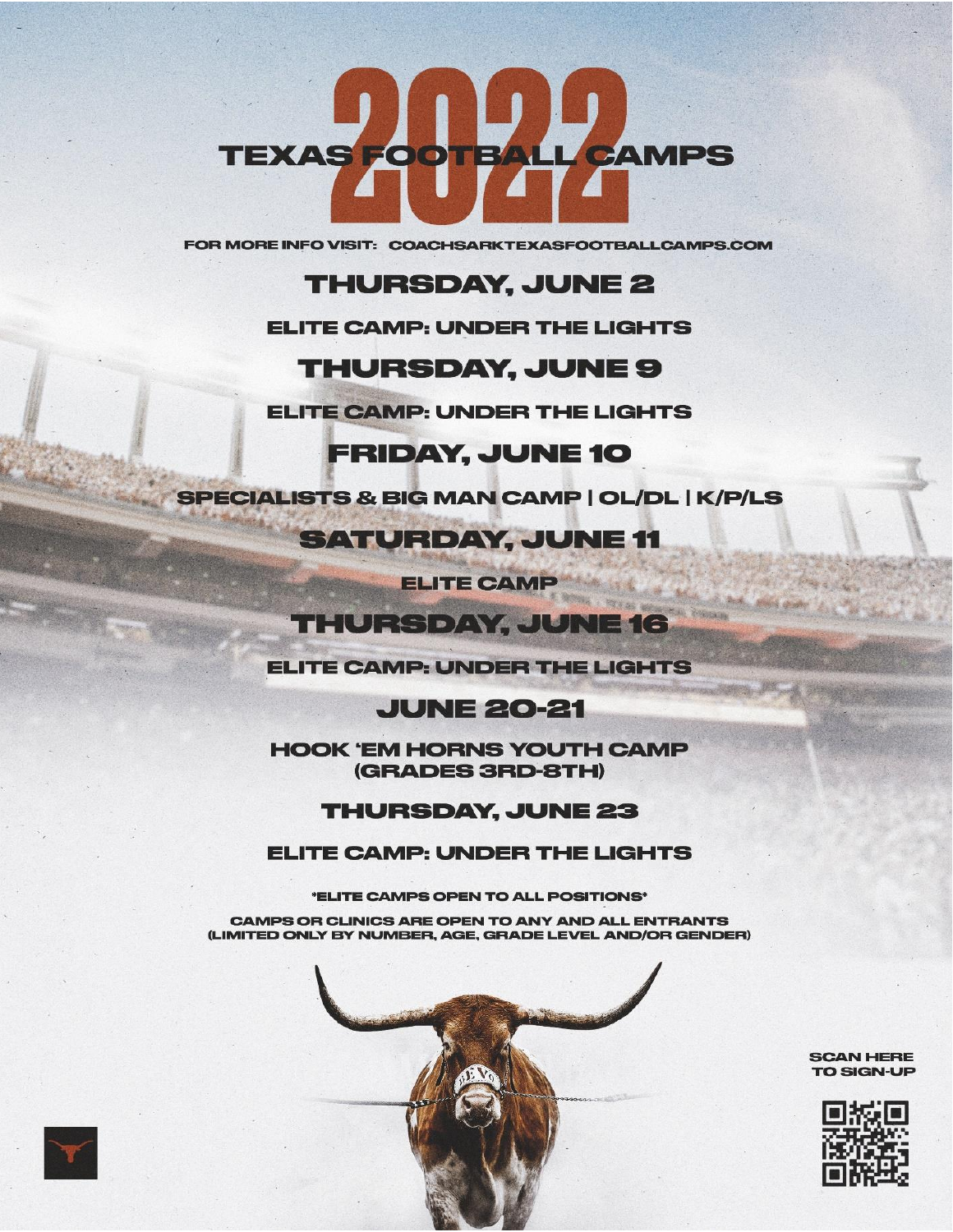Welcome to the 2022 Coach Sarkisian Texas Football Camps! Throughout the month of June, we will be holding 8 different camps that will provide players of various ages and positions to improve their football skills and knowledge. **Each camp is a non-contact camp.** All camps will be coached by the University of Texas Football coaching staff in conjunction with college coaches from other schools throughout Texas and the region.

This information packet should answer most of the questions you have about camp. Please read it carefully! **We will also send an email to you one week prior to the start of your specific camp with more camp details and specifics, which will reiterate much of the information below.** If you have any questions that are not answered here, please let us know. We hope you are excited about attending camp this summer and we look forward to seeing you. Hook 'Em, Horns!!

#### **Camp Director Contact Information**

Camp Director Jason Rodriquez Phone (512) 471-3050 Email [longhornsfootballcamp@athletics.utexas.edu](mailto:longhornsfootballcamp@athletics.utexas.edu) Websit[e www.coachsarktexasfootballcamps.com](http://www.coachsarktexasfootballcamps.com/)

#### **Payment Information**

#### Camp Registration Options

Online Registration - Payment is required at the time of registration if you are registering on-line. We accept on-line registrations for all our summer camps. Once you have completed your online registration, confirmation will be sent via email.

Walk Up Registration – We will be accepting walk-up registrations at each of our camps.

**CASH IS NOT ACCEPTED** at any of our camps

**Refund and Cancellation Policy**

Please direct all cancellation requests and supplemental documentation to the camp office:

[longhornsfootballcamp@athletics.utexas.edu.](mailto:longhornsfootballcamp@athletics.utexas.edu)

For refund inquiries, please email us at the email above or contact the camp director. All refunds will be considered on an individual basis. However, there will be no refunds processed post camp. If your refund is approved, please allow 3 to 5 business days for processing. If you would like to switch your camp date, please email us as soon as possible. No changes may be made prior to 48 hours of registration.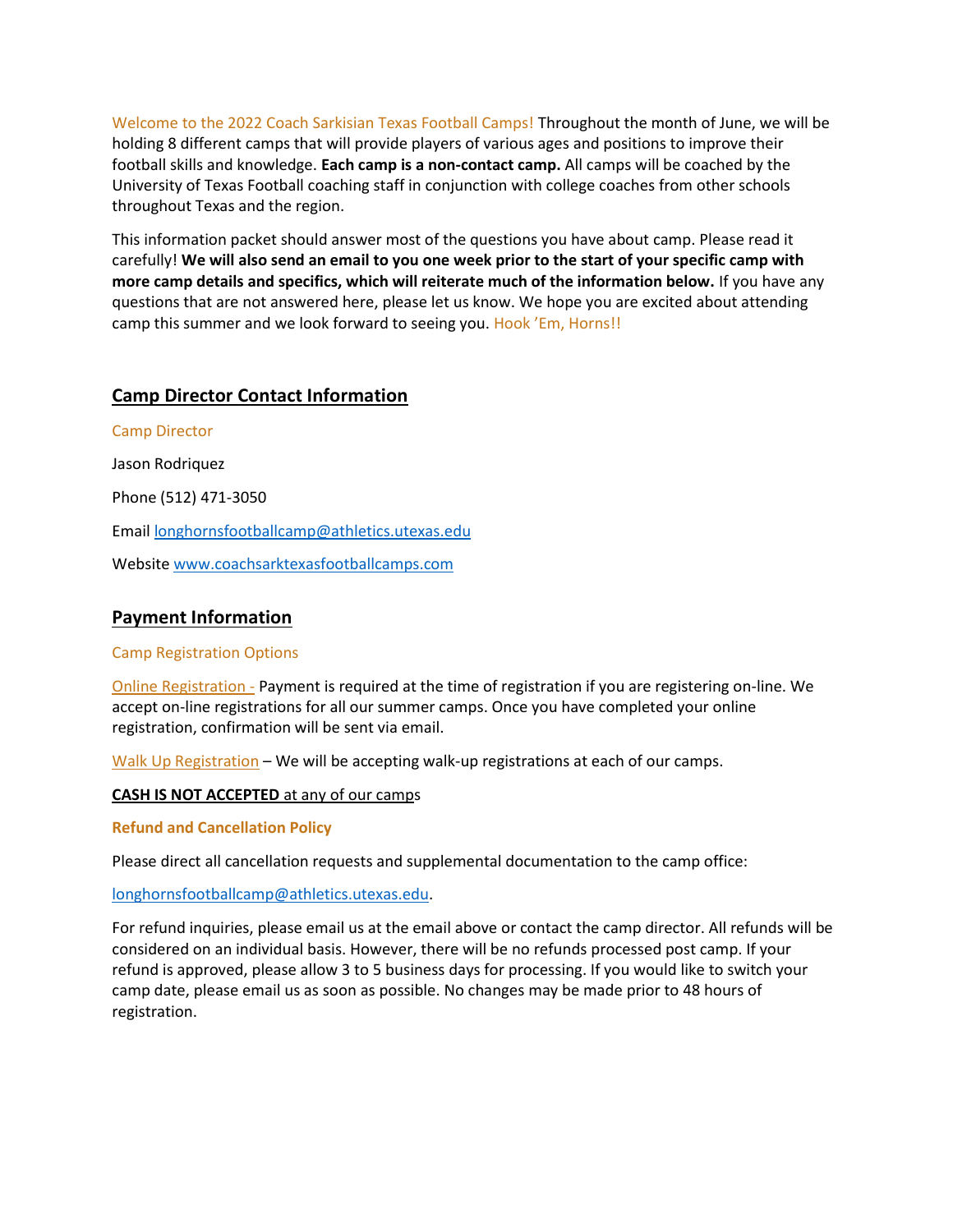## **What to Bring**

All camps are non-contact; thus, no football specific equipment is necessary. Please make sure you bring cleats, a T-shirt, and shorts to work out in. All campers will be given a camp T-shirt at the end of the camp to take home. You may bring your own water bottle if you would like, but we will have plenty of water available at camp.

## **Drop-Off, Pick-Up, and Parking**

Drop-Off and Pick-Up will be done at lot 39 of LBJ parking lot, which is across the street from Denius Practice Fields. For those wishing to stay, a permit for lot 39 must be purchased and printed off to display on the dashboard. The pass is \$12 and can be purchased using the link provided in the email one week prior to the camp. Other available parking can be found in Manor garage. You are subject to a citation by UT Parking and Transportation if you park in a UT lot without purchasing a pass.

## **Meals**

Only the Specialist and Youth Camp will have provided meals. No Elite Camps or Big Man camp will include a meal.

### **Medical Forms and General Information**

**Each camper's parent or legal guardian must complete the required medical forms.** Note: acknowledgment of a completed physical is required on one of these forms. Medical aid is provided on site by a licensed athletics trainer. Campers' parents/guardians are billed directly for all medical services rendered by urgent care facilities, local hospital, or other medical care facilities outside of UT Sports Medicine and not covered by their insurance. Upon registration, you will receive a link to complete medical forms in your confirmation email. You will also receive an email directly from DocuSign after the successful completion of your online registration. Please fill out the forms in their entirety and submit them electronically. **Campers will not be allowed to participate in camp unless we have received all necessary medical paperwork, no exceptions.**

### **Medication**

Prescription medications should be given to the camp medical staff at Check-In. Please place medications in a zip‐lock bag with written instructions, dosage amounts, times, and camper name on the bag. If your camper is taking a general over-the-counter medication and is age appropriate and responsible enough to take the medication on their own, they may keep it in their bag. However, please let the trainers know about the medication during check‐in.

## **Inclement Weather**

**In the case of inclement weather, we will conduct all camp activities inside the practice bubble to ensure camper safety. All guests will be required to return to their vehicles for the duration of the camp to allocate enough space for the safety of campers, coaches, and staff.**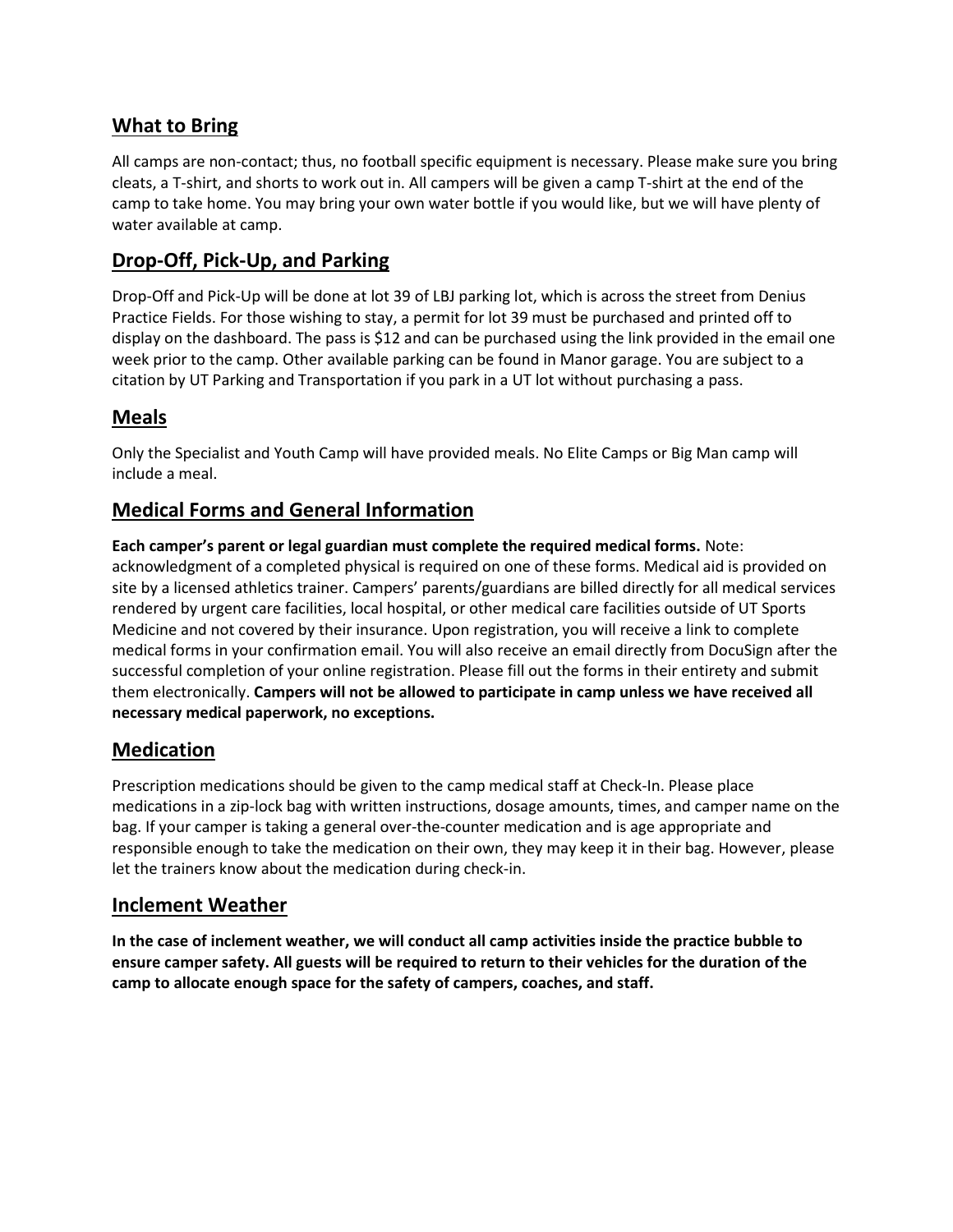## **Camp Staff**

The Steve Sarkisian Texas Football Camps employs coaches with varying backgrounds in football. The Camp will have 70-100 counselors/assistant coaches each session to provide coaching and supervision in all areas, and to maintain a low camper/staff ratio. The camp staff provides a line of help and support for campers when needed. Most importantly, they are excited to work at our camp, share their knowledge and passion for the sport, and provide great life experience!

The Camp also retains a licensed Athletic Trainer on staff. Our trainer is on-site at all sessions. The trainer will handle all camper illness/injury, treatment, doctor's visits, medications, and correspondence with parents in this area.

ALL camp employees undergo an extensive screening and interview process that includes passing an annual, comprehensive, criminal background check performed by the University of Texas Human Resources Department. Per Texas state law, all camp staff must also complete a course on child abuse awareness and reporting every two years. All camp staff are also required to pass a yearly Title IX training.

### **Camp Rules**

Please read thoroughly and keep this copy for your records. If you have any questions about the camp rules, please contact the camp director. BY ATTENDING THIS CAMP, YOU ARE AGREEING ADHERE TO THE CAMP RULES.

1. NO SMOKING, ALCOHOL, WEAPONS OR DRUGS. The use and/or possession of alcohol, drugs, tobacco, and any other illegal or inappropriate substance or items (firearms, lighters, matches, knives, etc.) by campers is prohibited. Any items found will be confiscated and calls to parents and appropriate law enforcement officials (if warranted) made.

2. CAMPERS ARE NOT ALLOWED TO LEAVE THE CAMP FOR ANY REASON. If there is a problem, campers should notify their coach.

3. Horseplay, excessive noise, or disobedience during meals, in the bubble or at the practice site will not be tolerated.

4. Campers should immediately report any illness or injury to their coach or camp director who will refer them to an Athletic Trainer. The Athletic Trainer has final authority to allow a camper to miss a camp session. If campers must miss a session due to illness or injury, we will contact the parents and they may be sent home.

5. Be extremely careful when crossing all streets. Be aware of vehicles and bicycles. Always use the crosswalk.

6. Balls will be assigned to each field. All balls will be counted and must be turned in before leaving the field.

7. Be on time and have all the necessary items before each practice.

8. Do not leave anything on the field after practice. Trash must be placed in trash cans. Clean up any spills. Take your belongings with you. Do not expect anything to be there when you return.

9. No gum or cell phones during practice.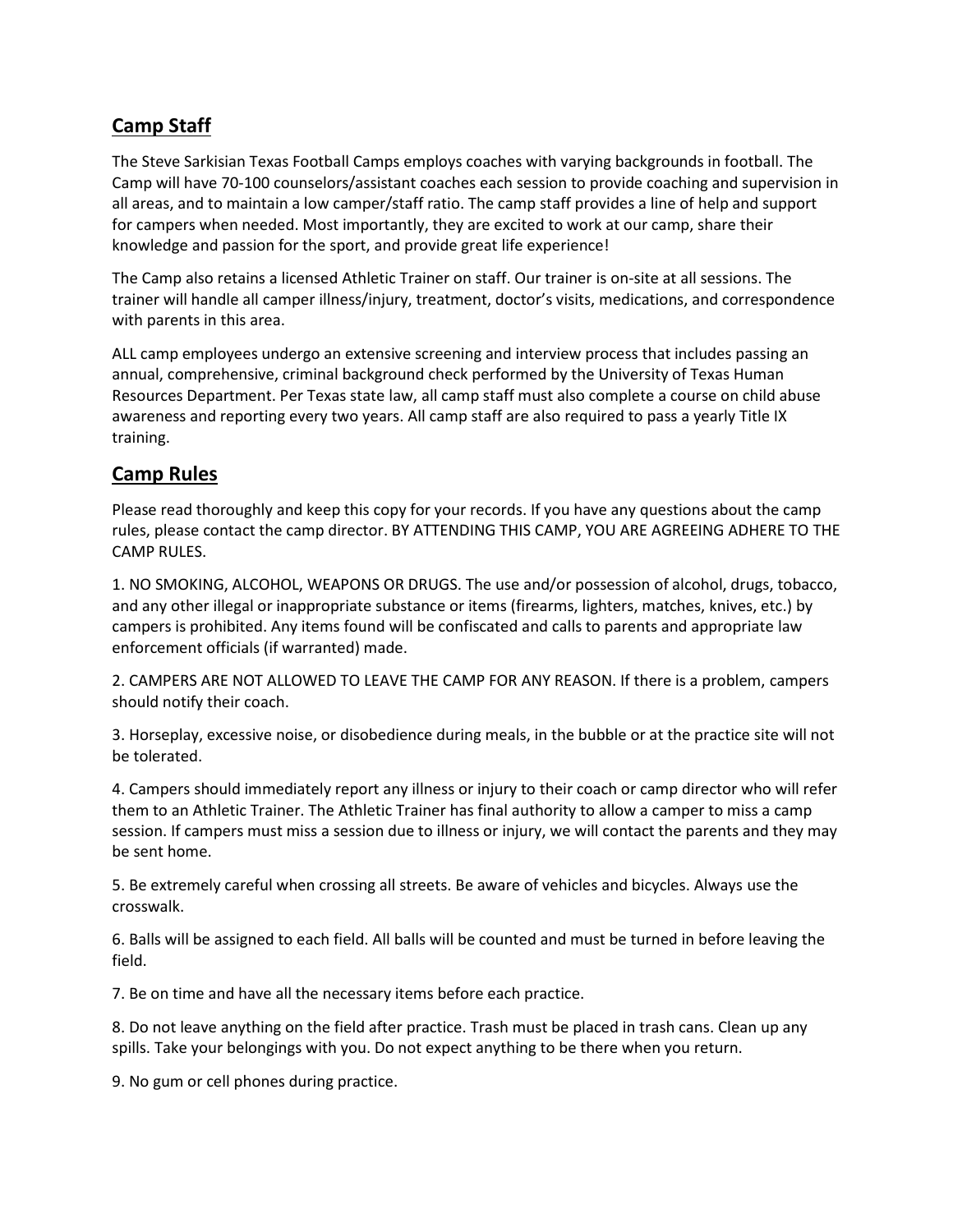10. Treat all camp staff and other campers with respect at all times.

11. Be respectful of the world class, university atmosphere at The University of Texas. Also, be respectful of those around you. People are working, attending classes, and studying while the camps are in session.

The Coach Sark Texas Football Camps staff wants to ensure that each camper has a positive camp experience. Misbehavior of one camper or a group of campers can negatively affect the experiences of others, and our camp staff will make every effort to ensure that does not happen. Although the camp rules touch on some offenses that will get a camper immediately dismissed from camp, the following procedures are in place to make sure we act in a reasonable and consistent manner. Again, please note that if the offense warrants, any steps listed may be skipped or repeated at the discretion of the camp staff.

**First Offense:** Campers who do not follow camp rules or exhibit behavior that has a negative impact on other campers will be warned by the camp coaches.

**Second Offense:** Subsequent misconduct will result in a meeting with the Camp Director and a Texas Football full-time staff member. The Camp Director will contact the parent or guardian to advise them of the situation and tell them that the camper will need to be picked up from camp if the misconduct Continues.

**Third Offense:** The camper will again meet with the Camp Director and a Texas Football full-time staff member. The parent or guardian will be notified, and the camper will be dismissed from camp. Please note, we want to ensure the safety of all campers. In addition, we want to make sure that each camper has a positive camp experience. The steps listed above are to ensure a reasonable and consistent method is used when disciplining campers.

> FINAL DECISIONS RELATED TO DISCIPLINE ISSUES ARE MADE BY THE HEAD COACH WITH INPUT FROM THE COACHING STAFF, CAMP DIRECTOR, AND OTHER NEEDED ATHLETIC DEPARTMENT STAFF. CAMPERS DISMISSED FROM CAMP FOR DISCIPLINARY REASONS WILL NOT RECEIVE A REFUND.